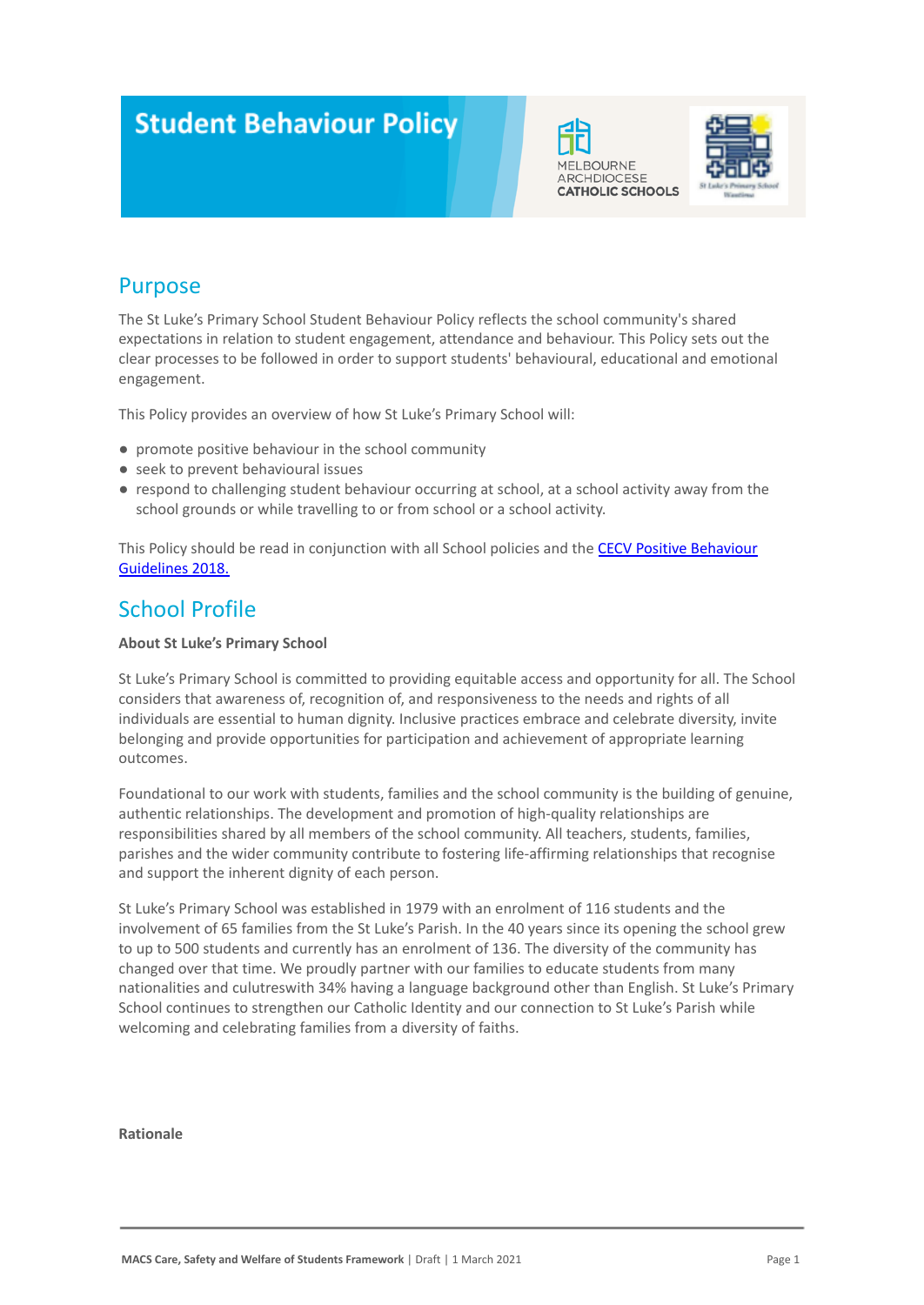At St Luke's Primary School we strive to provide an inclusive education which values diversity and celebrates difference. Diversity is enacted through a pedagogy of inclusion and a commitment to uphold the rights of all to be welcomed, valued, acknowledged and actively engaged in education. Our learning community is committed to processes that support all students to make optimal progress and respect the rights of all students to learn in a positive and supportive environment. We seek to provide successful participation and to intervene as early as possible when students are not actively engaged in learning. Student behaviour is linked to the quality of the learning experiences. Purposeful, authentic, and relevant learning experiences that are of a sufficiently challenging yet achievable standard maximise positive behaviour.

#### **Vision**

"I have come that you may have life and have it to the full" John 10:10

### **Mission**

St Luke's Primary School is committed to providing educational opportunities that actively welcome, engage, inspire and challenge all students to learn in a safe and enlivening Catholic environment.

It is because of our belief in the person and words of Jesus Christ that we place Him in the centre of the life of our Catholic school. Therefore we are motivated to create a climate permeated with the Gospel spirit.

St Luke's School is committed to the development of the whole person. Thus, through the assimilation of skills, knowledge, moral and social attitudes, each person is encouraged to take his/her place as a creative member of the community.

Our belief is that every person has an innate and special worth. Therefore, we wish to create at St Luke's School an atmosphere in which all who experience the community may grow in their own richness, fullness and integrity.

Our administration, including financial, works towards creating this atmosphere. We believe this can be achieved in the knowledge of God's love for each of us, and by an increasing awareness of a response to His Presence in our lives.

"The Catholic school tries to create within its walls a climate in which the pupil's faith will gradually mature and enable him/her to assume the responsibility placed on him/her by Baptism." (The Catholic School, The Sacred Congregation for Catholic Education, P.38)

We see this Catholic School as a vital part of the Parish community, with the Parish Priest as the leader of the Parish community and the Principal as the administrator of the Parish school. As Pastor of the Parish community, the Parish Priest is seen as an integral part of the education and growth in faith of the children in the Parish school. The Principal and the school staff cooperate with and assist him in the fulfillment of this obligation through the Religious Education program which is carried out in the school and which shall be in accord with diocesan policies and guidelines.

Parents are the first and foremost educators of their children. Christian values and attitudes are taught primarily in the home, teachers, by work and example can merely reinforce these. The parents' privilege and responsibility to educate their children can be delegated in part, but never relinquished to the school.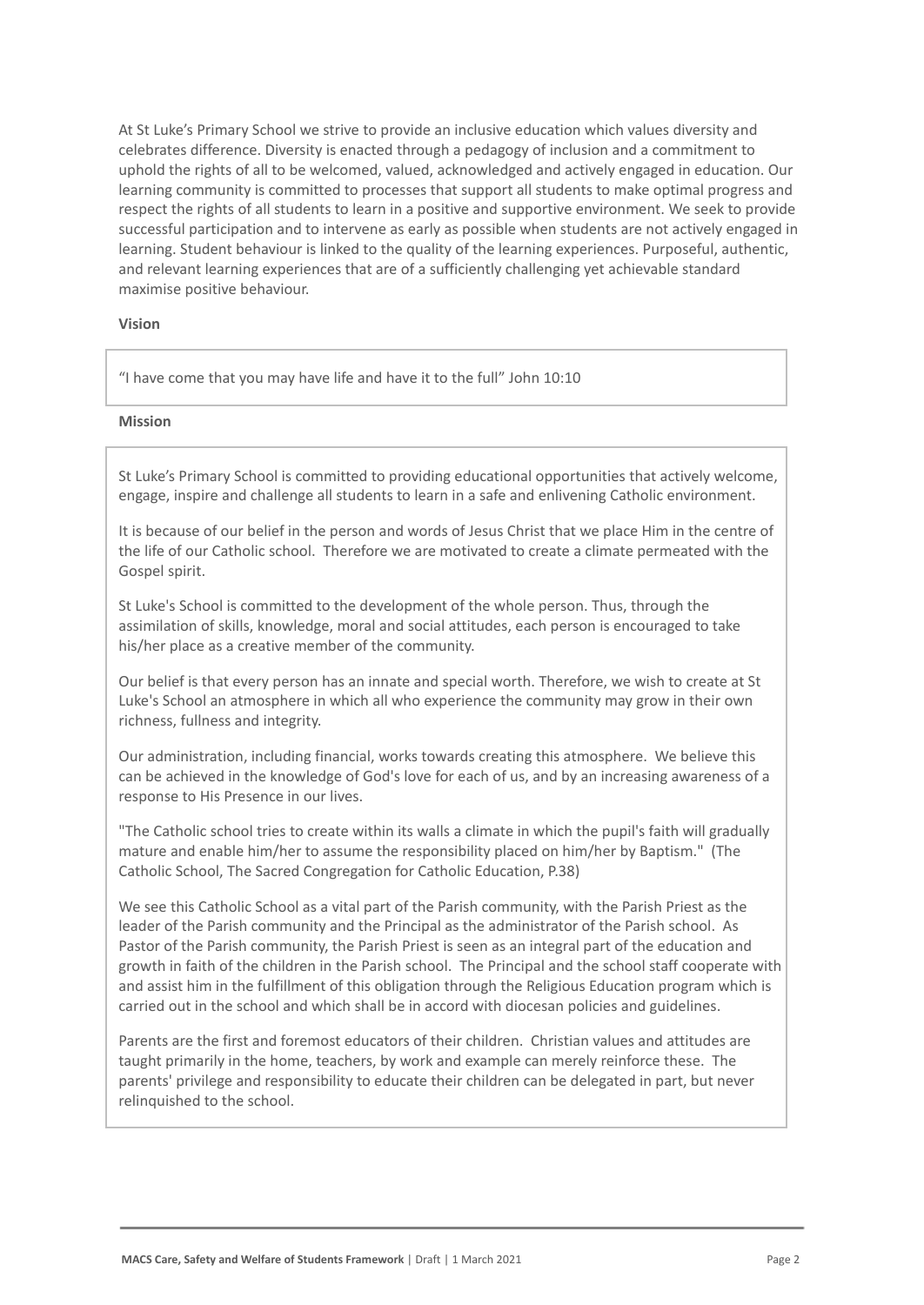We see the school community as an extension of the family. Therefore, parents must be involved in and work cooperatively with the school, as part of the team, if their children are to benefit from the Catholic Christian education.

The staff of this school understands that we share responsibility with the parents in awakening, nurturing and developing the child in his/her life of faith, and by embracing and communicating the teachings and heritage of the Catholic Church - bearing in mind the age and development of these primary school children.

It is desired that all members of our school community will work towards providing a happy and secure environment for all the children at St Luke's.

#### **Aims**

Our school is a community that exemplifies the gospel values of love, forgiveness, justice and truth. Our school community recognises that everyone has the right to be respected, to feel safe and be safe and, in turn, our school community acknowledges each member's own obligation to behave responsibly. This Policy is intended to guide our school's actions. It has been developed in consultation with the school community and seeks to prioritise respectful relationships and safety in response to the rights and needs of all members of the school community. A safe and supportive environment respects the rights of all students to learn, the rights of all teachers to teach and the rights of all members of the school community to be safe.

Every person at the school has a right to feel safe, to be happy and to learn. Therefore our school aims:

- to promote the values of honesty, fairness and respect for others
- to acknowledge the worth of all members of the community and their right to work and learn in a positive environment
- to maintain good order and harmony
- to affirm cooperation as well as responsible independence in learning
- to foster self-discipline and to develop responsibility for one's own behaviour.

### **Guiding Principles**

St Luke's Primary School strives to build a safe and positive school environment that is guided by Gospel values and honours the dignity of the individual, the family and the school.

The development and promotion of high-quality relationships are responsibilities shared by all members of the school community. Teachers, students, families, parish members and the wider community contribute to and share in the responsibility to foster life-affirming relationships that recognise and support the inherent dignity and safety of each person. All members of the school community are expected to contribute to the mission and vision of the school and to understand their rights and acknowledge their obligation to behave responsibly.

As a provider of Catholic education, the school Principal will take into account the need for the school community to represent and conform with the doctrines, beliefs and principles of the Catholic faith when making decisions regarding matters of school administration, including enrolment. Pupils and families who are members of other faiths are warmly welcomed at our school. However, the school reserves its right to exercise its administrative discretion in appropriate circumstances, where it is necessary to do so to avoid injury to the religious sensitivities of the Catholic school community.

It is vitally important that the school is made fully aware of each child's individual circumstances insofar as these may impact upon his or her physical, functional, emotional or educational needs, particularly where the school is required to provide additional support to the child.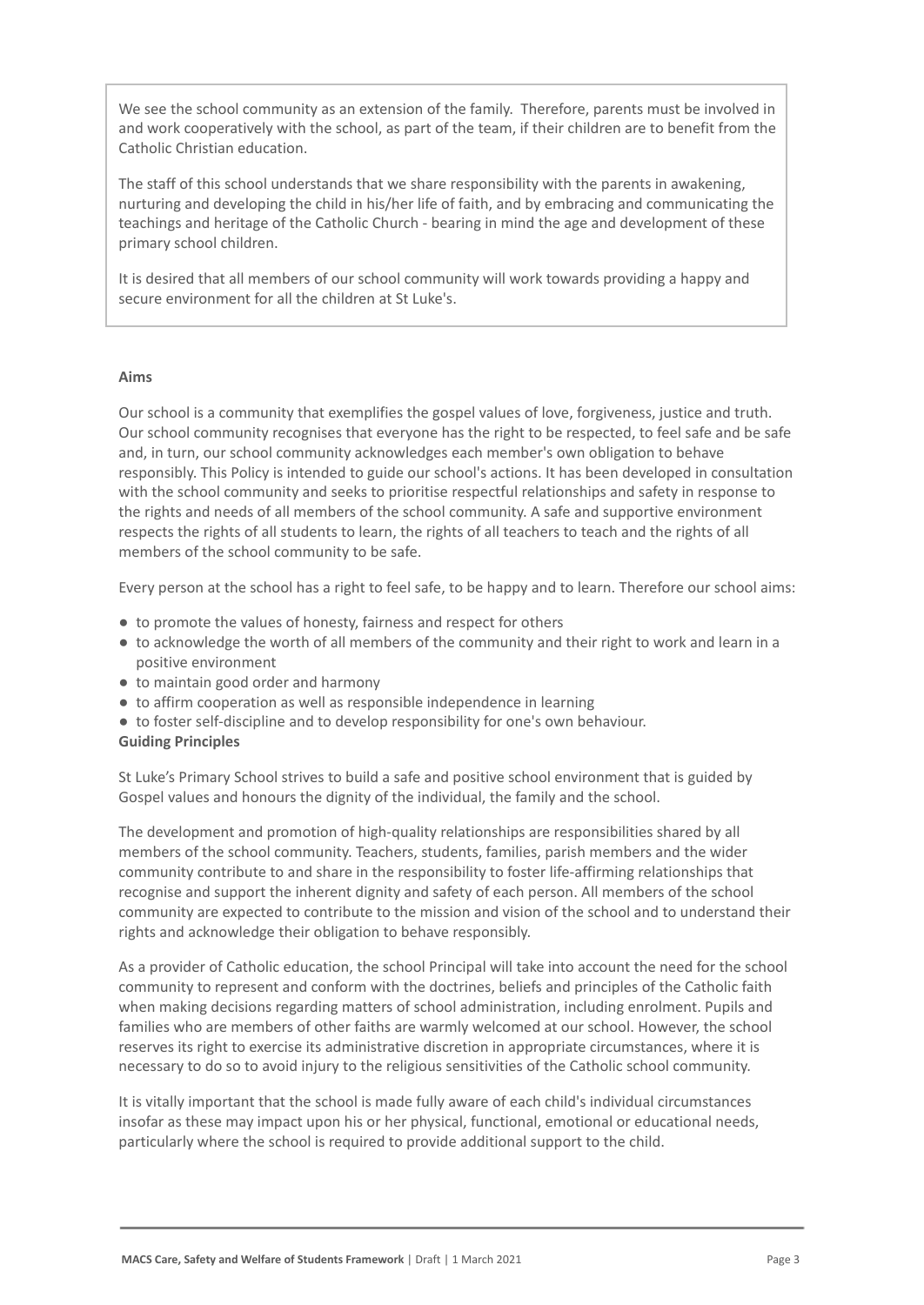# **Definitions**

- Behaviour is defined as the way in which one acts or conducts oneself, especially towards others. In general terms, it can be considered to be anything we say or do.
- Appropriate behaviour is behaving in a manner that is suitable for a public gathering, respecting the other members of the forum (class, meeting, assembly, gathering) and treating others as you would wish to be treated. Members are encouraged to take responsibility for their actions and to show mutual respect, maturity, and common sense. In general, appropriate behaviour is any behaviour that contributes to the positive learning environment and aligns with our school rules, codes of conduct and behavioural expectations.
- Inappropriate behaviour or unacceptable behaviour (including bullying, harassment and victimisation), may involve actions, words or physical gestures that could reasonably be perceived to be the cause of another person's distress or discomfort. Unacceptable behaviour does not have to be face-to-face, and may take many forms such as gestures, written, telephone or e-mail communications or through social media.
- Discriminatory conduct is conduct whereby an individual is treated less favourably on the basis of a relevant attribute, including their sex, race, sexual orientation, age, disability, religion, physical appearance or belief or gender reassignment. Such action may constitute discriminatory conduct that is contrary to Commonwealth and Victorian anti-discrimination legislation.
- Bullying is a broad concept which may generally be characterised as offensive, intimidating, malicious or insulting behaviour, an abuse or misuse of power through means that undermine, humiliate, denigrate or injure the recipient. Bullying generally involves a series or pattern of events in which one individual has demonstrated unacceptable behaviour towards another individual. Please refer to St Luke's Primary School Bullying Prevention Policy for further details.
- Challenging behaviour is behaviour that significantly challenges the day to day functioning of the school. The behaviour impacts on learning and interrupts students' and staff capacity to feel safe or function in a safe and orderly environment.
- At Risk behaviour is any behaviour that has the potential to cause harm or injury to self or other. This includes physical, emotional or psychological harm.
- Criminal offences refers to forms of unacceptable behaviour that may be serious enough to constitute a criminal offence. If St Luke's Primary School becomes aware that an offence has been or may have been committed, these concerns will be reported to the police or other authorities, as appropriate.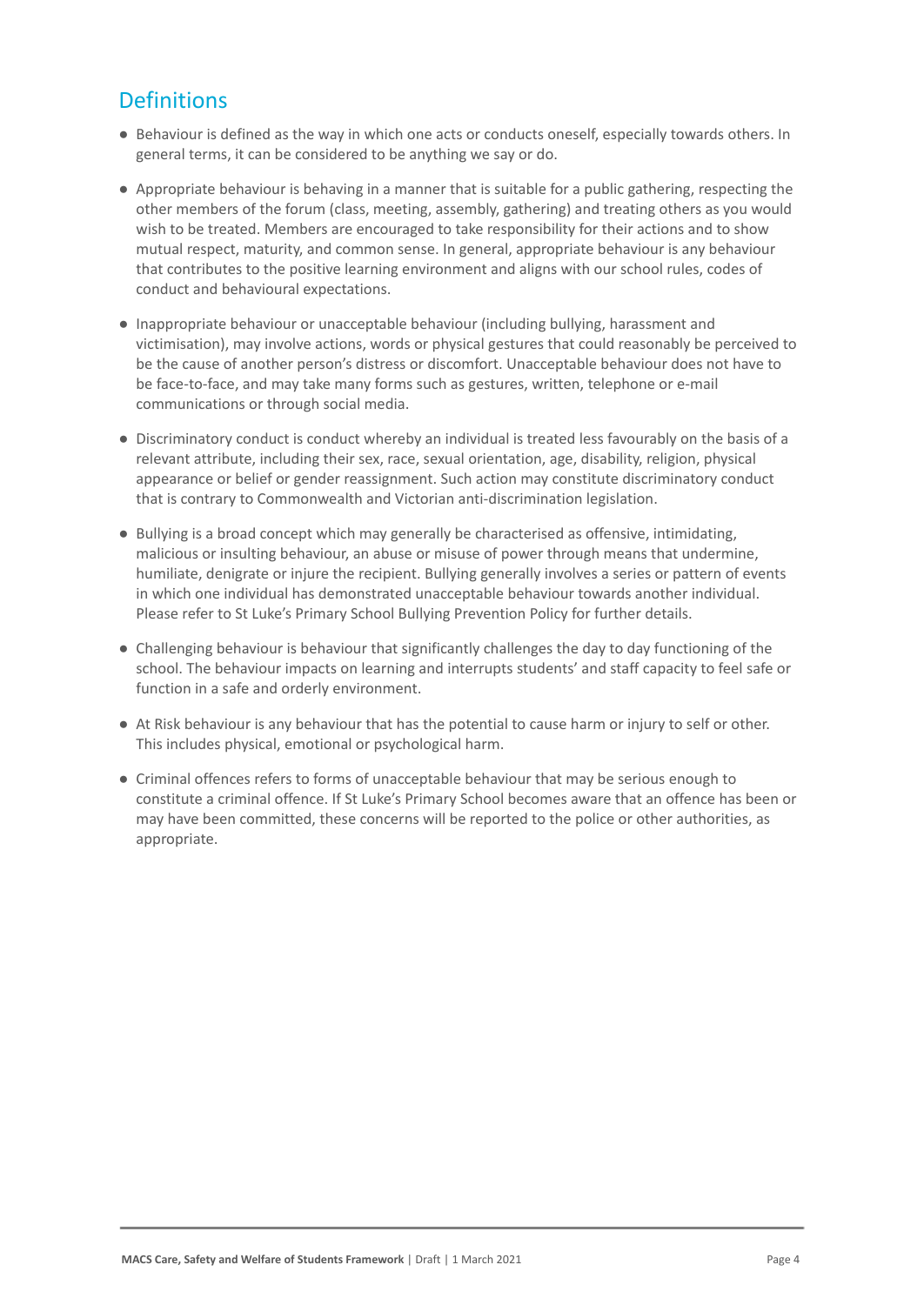### Legislative Context

The *Education Training and Reform Regulations 2017* (Vic.) (sch 4 cl 12) outlines the School's obligations to ensure that the care, safety and welfare of all students attending the School. In discharging its duty of care responsibilities, the School and teaching staff must exercise professional judgment to achieve a balance between ensuring that students do not face an unreasonable risk of harm and encouraging students' independence and maximising learning opportunities. Non-teaching staff, volunteers and external providers must exercise judgment appropriate in the circumstances. The school must also comply with legislation related to Occupational Health and Safety for staff.

This document is informed by relevant Australian and Victorian legislation including:

- *Education and Training Reform Act 2006* (Vic.)
- *Education and Training Reform Regulations 2017* (Vic.)
- *Disability Discrimination Act 1992* (Cth)
- *Disability Standards for Education 2005* (Cth)
- *Equal Opportunity Act 2010* (Vic.)
- *Occupational Health and Safety Act 2004* (Vic.).

This document should be read in combination with the CECV Positive Behaviour Guidelines 2018 and is also informed by the following resources:

- Victorian Registration and Qualifications Authority (VRQA) policy requirements
- National Safe Schools Framework <http://www.education.gov.au/national-safe-schools-framework-0>
- Excel: Wellbeing for Learning in Catholic School Communities
- Health Promoting Schools Framework [www.ahpsa.org.au](http://www.ahpsa.org.au)
- CECV Intervention Framework 2015 [www.cecv.catholic.edu.au/publications/CECV-Intervention-Framework.pdf](http://www.cecv.catholic.edu.au/publications/CECV-Intervention-Framework.pdf)
- Diocesan policy and regulations
- [CECV Safe and Sound Practice Guidelines](https://www.cecv.catholic.edu.au/getmedia/bad5e328-b5f9-4742-a66c-0c7f20ae21ff/Safe-and-Sound-Practice-Guidelines.aspx)

### Shared Behaviour Expectations

The School recognises the importance of providing clear guidance and expectations which are applicable to all members of the school community.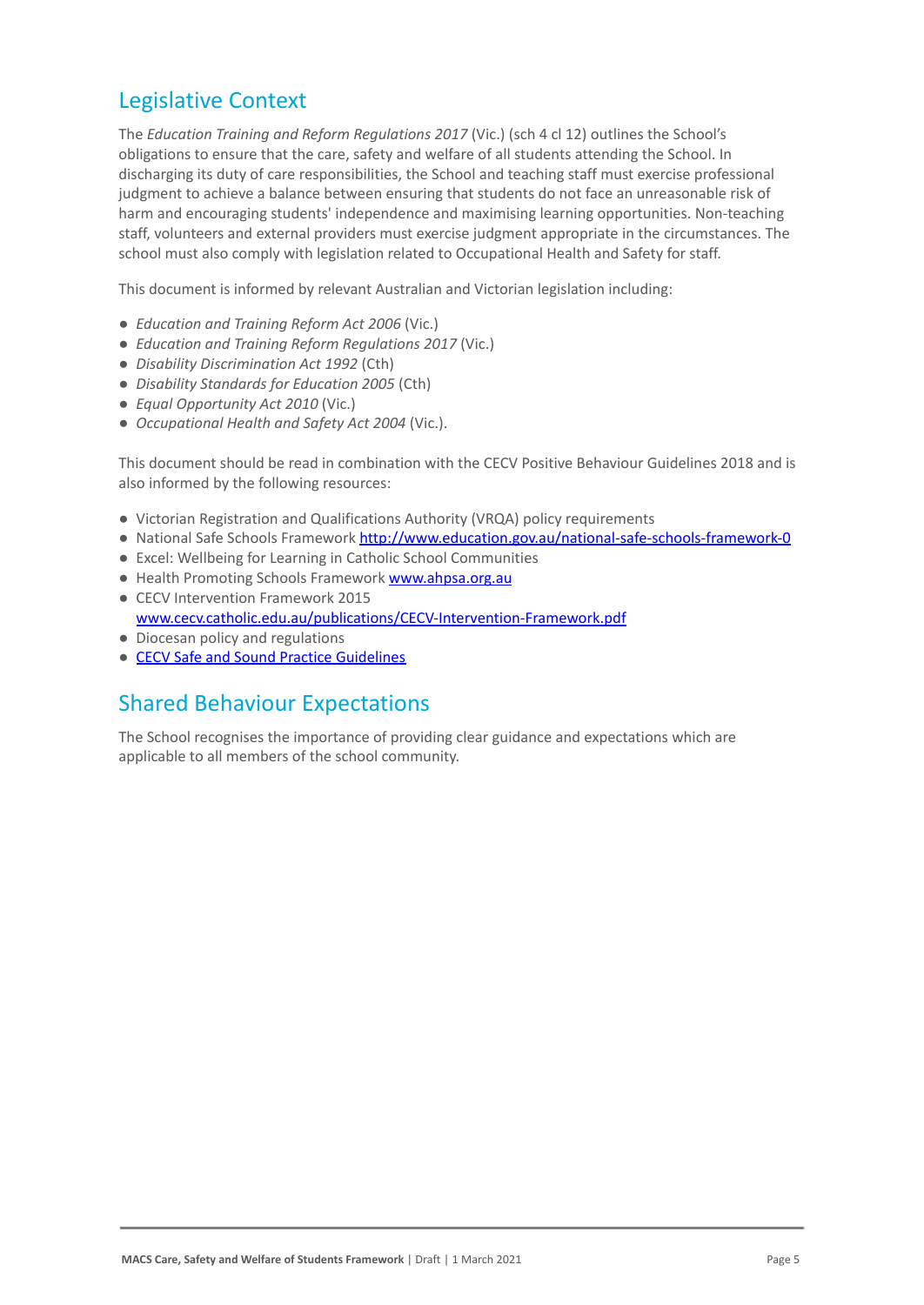The table below sets out the School's expectations for its students, parents and staff.

| <b>Students are expected to:</b>                                                                                                                                                                                                                                                             | <b>Parents/Carers are expected</b><br>to:                                                                                                                                                                                                                                                                                                                                                                                                              | <b>Principals/Teachers &amp; Staff</b><br>will:                                                                                                                                                                                                                                                     |  |
|----------------------------------------------------------------------------------------------------------------------------------------------------------------------------------------------------------------------------------------------------------------------------------------------|--------------------------------------------------------------------------------------------------------------------------------------------------------------------------------------------------------------------------------------------------------------------------------------------------------------------------------------------------------------------------------------------------------------------------------------------------------|-----------------------------------------------------------------------------------------------------------------------------------------------------------------------------------------------------------------------------------------------------------------------------------------------------|--|
| take responsibility for their<br>1.<br>learning and have high<br>expectations in themselves<br>that they can learn                                                                                                                                                                           | have high expectations of<br>1.<br>their child's behaviour,<br>understand and support<br>the implementation of the<br>School's behavioural<br>expectations                                                                                                                                                                                                                                                                                             | 1.<br>promote positive<br>reinforcement and<br>enhance student<br>self-esteem by having a<br>planned approach for<br>recognising and<br>responding to appropriate<br>behaviour                                                                                                                      |  |
| model the School's core<br>2.<br>values of respect,<br>endeavour,<br>communication, trust and<br>teamwork                                                                                                                                                                                    | openly communicate with<br>2.<br>the School in regard to<br>their child's circumstances                                                                                                                                                                                                                                                                                                                                                                | deliver an inclusive and<br>2.<br>comprehensive<br>curriculum which<br>promotes positive<br>behaviours and<br>emphasises the well-being<br>of every child focusing on<br>pro-social behaviours                                                                                                      |  |
| take responsibility for their<br>3.<br>own behaviour and the<br>impact of their behaviour<br>on others                                                                                                                                                                                       | 3.<br>cooperate with the School<br>by assisting in the<br>development and<br>enforcement of strategies<br>to address individual<br>needs                                                                                                                                                                                                                                                                                                               | 3.<br>employ whole school and<br>classroom practices to<br>establish a climate in<br>which appropriate<br>behaviour is the norm for<br>all students and focus on<br>the implementation of<br>preventative and early<br>intervention strategies to<br>deal with attendance and<br>behavioural issues |  |
| comply with this Policy and<br>4.<br>work with teachers and<br>parents in developing<br>strategies to improve<br>outcomes to:<br>obey all reasonable<br>a)<br>requests of staff<br>respect the rights of<br>b)<br>others to be safe and<br>learn<br>respect the property<br>C)<br>of others. | provide complete,<br>4.<br>accurate and up to date<br>information when<br>completing an enrolment<br>form and supply the<br>School, prior to and during<br>the course of enrolment,<br>with any additional<br>information as may be<br>requested, including<br>copies of documents such<br>as medical/specialist<br>reports (where relevant to<br>the child's schooling),<br>reports from previous<br>schools, court orders or<br>parenting agreements | consistently apply this<br>4.<br>Policy through a shared<br>collegiate understanding<br>and only exclude students<br>in extreme circumstances                                                                                                                                                       |  |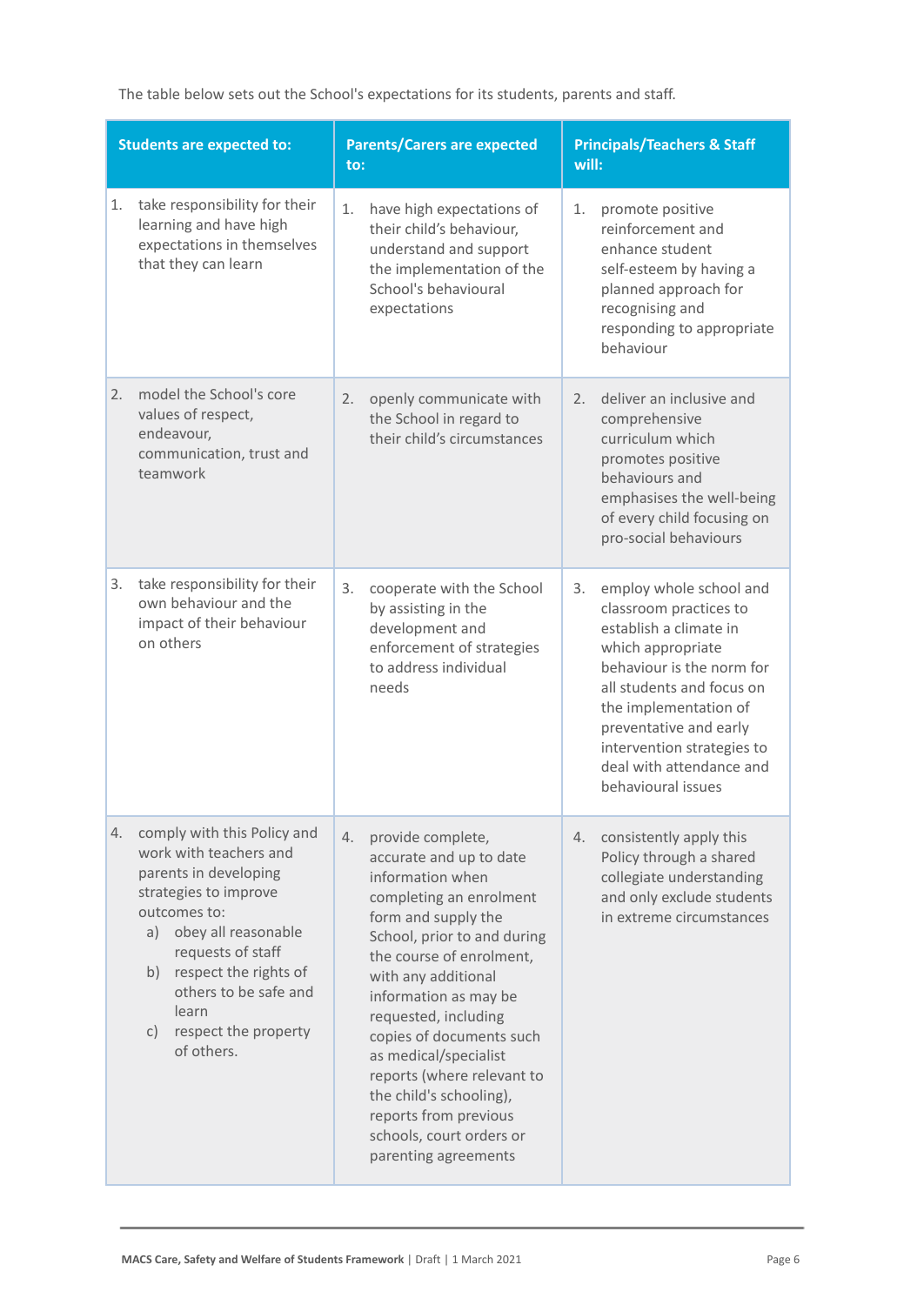| 5. | comply with the school's<br>behaviour aims and the<br>school's Code of Conduct<br>and to support the school<br>in upholding prescribed<br>standards of dress,<br>appearance and behaviour,<br>in accordance with the<br>terms of your child's<br>enrolment at the School.                                                                 | 5. | plan for the professional<br>development needs of all<br>staff to enable them to<br>develop and maintain<br>positive relationships with<br>their students                                                                                       |
|----|-------------------------------------------------------------------------------------------------------------------------------------------------------------------------------------------------------------------------------------------------------------------------------------------------------------------------------------------|----|-------------------------------------------------------------------------------------------------------------------------------------------------------------------------------------------------------------------------------------------------|
| 6. | acknowledge and<br>understand that<br>unacceptable behaviour by<br>a child, or repeated<br>behaviour by a parent or<br>guardian that, in the<br>school's view, is<br>unacceptable and<br>damaging to the<br>partnership between<br>parent/guardian and<br>school, may result in<br>suspension or termination<br>of the child's enrolment. | 6. | recognise that for some<br>students additional<br>support may be needed in<br>the form of staged<br>responses and staff are<br>committed to working<br>with families to<br>reintegrate students in an<br>educational setting after<br>exclusion |

### Attendance Expectations

Ensuring that students attend school each day is a legal requirement. It is also a shared expectation of all students, parents and the wider school community, focusing on positive and pro-social behaviours together with prevention and early intervention.

The school recognises the importance of providing clear guidance on student attendance that is applicable to all members of the school community.

Full details on attendance, expectations to promote attendance, and attendance/absence procedures are set out in the school's **Attendance Policy** and associated Department of Education and Training [School attendance guidelines.](https://www2.education.vic.gov.au/pal/attendance/guidance)

### School Actions and Consequences

Student engagement, regular attendance and positive behaviours will be supported through relationship based whole-school practices, as well as targeted and individualised support when required. Effective student behaviour change and student behaviour support is enhanced through internally-based school support structures, and externally-based family, education, community and interagency partnerships. The School will apply a range of supports and measures to address inappropriate student behaviour. Where a student acts in breach of the behaviour standards of our school community, the School will institute a staged response, in accordance with the [CECV Positive](https://www.cecv.catholic.edu.au/getmedia/bc1d235d-9a98-4bb4-b3ac-84b50fa7c639/CECV-Positive-Behaviour-Guidelines_FINAL2.aspx?ext=.pdf) [Behaviour](https://www.cecv.catholic.edu.au/getmedia/bc1d235d-9a98-4bb4-b3ac-84b50fa7c639/CECV-Positive-Behaviour-Guidelines_FINAL2.aspx?ext=.pdf) Guidelines 2018. Where applicable, an incident report will be completed and provided to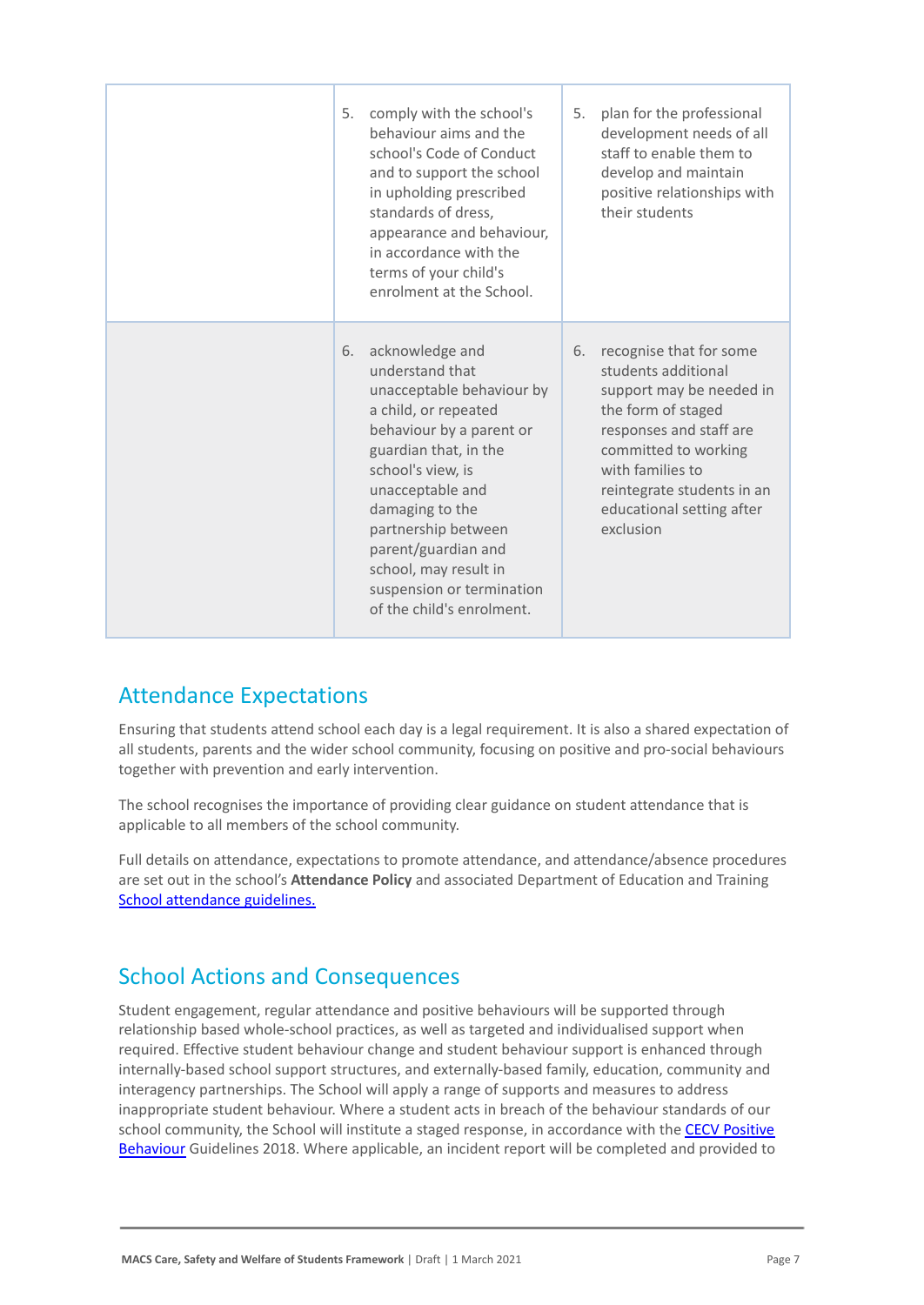the Principal or relevant staff member noting the templates provided in the CECV Positive Behaviour Guidelines

### **Positive reinforcement of appropriate behaviour**

St Luke's Primary School will implement culturally inclusive strategies to reinforce appropriate behaviour which may include verbal recognition, individual or class rewards, communication with parents/wider school community, as appropriate.

Positive reinforcement may be demonstrated in several ways, including:

- NON VERBAL: E.g. smile, nod, thumbs up, high five, wink, etc.
- VERBAL: Praising students and providing meaningful feedback.

At St Luke's we follow 5 school rules:

- 1. Follow staff directions the first time.
- 2. Listen to the speaker.
- 3. Speak respectfully use good manners, no negative comments or put downs.
- 4. Keep hands, feet and objects to yourself.
- 5. Move safely at all times.

#### **Tier 1: School-wide supports**

St Luke's Primary School implements culturally inclusive, school-wide preventative and early intervention strategies and practices for all its students to support positive behaviours, including:

- establishing predictable, fair and democratic classrooms and school environments
- providing physical environments that are conducive to positive behaviours and effective engagement in learning
- ensuring student participation in the development and implementation of whole school expectations
- empowering students by creating opportunities to take responsibility and be involved in decision making
- monitoring attendance and academic progress of students with the view to recognising students at risk and intervening early
- developing Personalised Learning Plans (PLP) in consultation with the Program Support Group (PSG) where appropriate for individual students.

#### **Tier 2: Targeted supports**

In addition to Tier 1 supports, some students may require targeted support or interventions to meet behavioural standards, including regular attendance. These students will be supported through a culturally appropriate staged response, including:

- understanding the student's background and needs
- ensuring a clear understanding of expectations by both students and teachers
- providing consistent school and classroom environments
- scaffolding the student's learning program
- data collection and documentation of incidents relating to the management of student behaviours to inform decision making
- revision of the Personalised Learning Plan (PLP) and creation of a Behaviour support Plan (BSP) or Attendance Maximisation Plan (AMP) as appropriate
- parent consultation via phone, videoconference or interview
- the Design and Implementation of support strategies that assist the student to self-calm such a quiet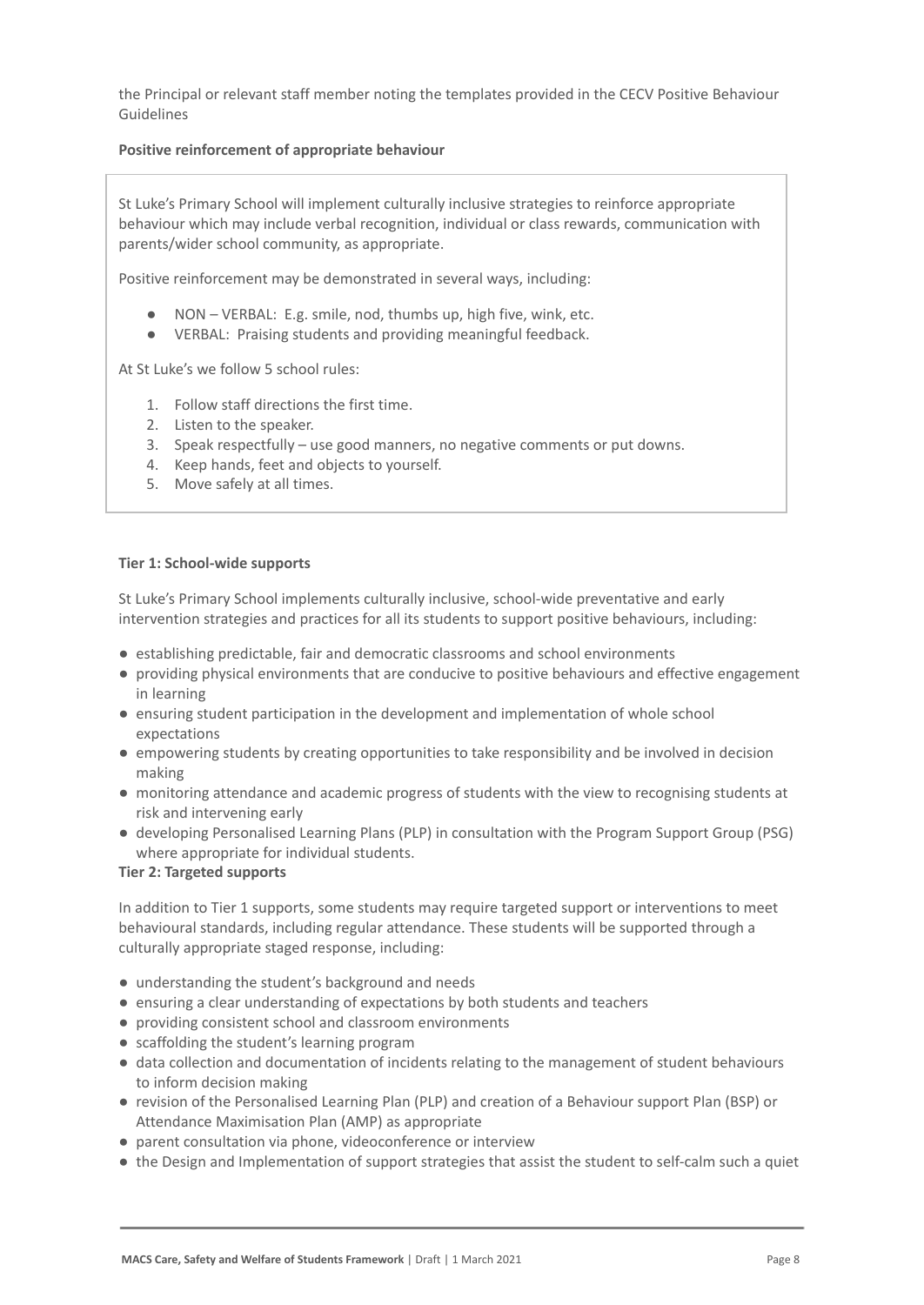space or designated alternative area that they can go to if they are feeling overwhelmed

● case conference with specialist providers or MACS consultants (this may include Aboriginal and Torres Strait Islander or EAL/New Arrival/Refugee Learning Consultants where culturally appropriate).

#### **Tier 3: Intensive intervention**

When Tier 1 and Tier 2 systems are in place, the foundation for implementing Tier 3 supports is established. Complex behaviours are targeted to remediate and prevent further escalations. Support provided to students at St Luke's Primary School will be aligned directly with the goals and targets set out in the students' Personalised Learning Plan (PLP), Behaviour Support Plan (BSP) and Student Safety Plan. Data systems provide school personnel with accurate, timely and practical information for making decisions about the fidelity and impact of individualised interventions that:

- value the student and support positive interaction
- have a clear data-informed strategy focused on preventing the occurrence of an identified behaviour by avoiding or adapting the circumstances that usually trigger this behaviour
- focus on building skills and developing alternative preferred behaviours
- consider the motivation for or functions of behaviours
- use the student's strengths and interests to increase success.

St Luke's Primary School will implement more intensive intervention strategies for students presenting with complex and ongoing difficulties or extended school refusal. Development of plans will require support from parents/carers and will often require consent to access specialised services.

St Luke's Primary School will support students with complex behaviours of concern through a culturally appropriate staged response which will generally include:

- ongoing implementation of universal and Tier 2 strategies
- use of data to inform and monitor the implementation of evidence-based interventions
- regular Program Support Group meetings to review PLP, BSP, safety plans and/or Attendance Maximisation Plans
- consultations with mutually agreed specialised support services
- implementation of explicit, data informed strategies designed to support the student to display safe behaviours. The design of the individualised support will be informed by the identified function of the behaviour and the explicit teaching of skills and desired behaviours.

### **Consequences for student misbehaviour**

St Luke's Primary School adopts a staged response to challenging behaviour and appropriate reinforcement of appropriate behaviour noting that an effective Behaviour Support Plan (BSP) is developed to support the student in learning skills required for positive social interaction, along with the ability to become a more effective and successful learner. Consequences for misbehaviour are also implemented which may take the form of:

- non-verbal warning e.g. eye contact / hand movement / shake of head / teacher positioning to stand near misbehaving student(s)
- verbal warning which identifies the misbehaviour and gives student the opportunity to change his/her behaviour
- moving student in the room to a less disrupting situation
- separating student from the class for a short period of time to provide an opportunity for the student to settle
- readmission to class activity based on student being de-escalated
- student required to stay in after class for set period of time
- student required to complete work during recess / lunchtime
- student engaged in restorative actions supervised by classroom teacher
- student re-entry meeting.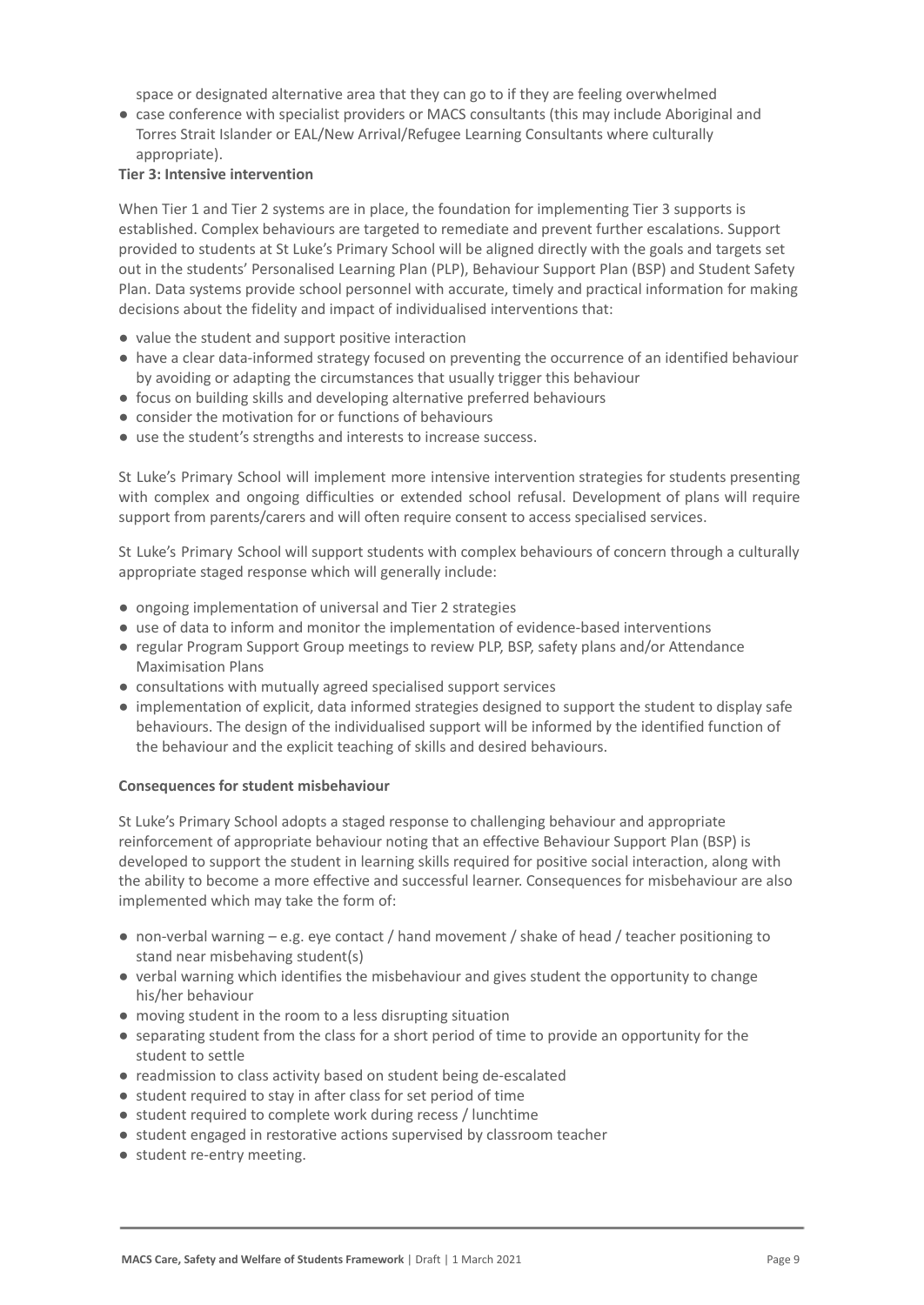When concerns arise about a student's on-going behaviour or when a student is displaying chronic patterns of problem behaviour, St Luke's Primary School will implement a targeted response to identify and address the presenting issues and reinforce replacement behaviours. This may involve the following support strategies:

- convening a Program Support Group (PSG) meeting involving parents/carers/Learning Diversity/Wellbeing coordinator and the student where appropriate.
- developing/Revising a Personalised Learning Plan (PLP) or attendance plan
- development/Revision of a Behaviour Support Plan (BSP) and/or Safety Plan where appropriate for individual students
- referral to Catholic Education or external Health or Allied Health providers
- consultation with external professionals, paediatrician, psychologist specialist practitioner
- contact with the Regional/Diocesan Office.

Disciplinary measures may be used as part of a staged response to challenging behaviour in combination with other engagement and support strategies to address the range of factors that may have contributed to the student's behaviour. Measures should always be proportionate to the nature of the behaviour, and are best used with support measures to identify and address causes of the behaviour and implementation of strategies to limit reoccurrence of inappropriate behaviour. Supportive actions and any disciplinary measures will be implemented in accordance with the CECV Positive Support Guidelines 2018 and may include:

- review of Behaviour Support and Safety Plans with specialised support
- restorative practice
- withdrawal of privileges
- withdrawal from class activities for a specified period. Where appropriate, parents/carers will be informed of such withdrawals
- detention
- withdrawal from class if a student's behaviour significantly interferes with the rights of other students to learn or the capacity of a teacher to teach a class. In situations where the student is not able to comply with the instruction to relocate, the class (all other students) will be re-located/evacuated. The student may be temporarily isolated from regular classroom activities to provide an opportunity to de-escalate or for a specified period of time. Parents/carers should be informed of such withdrawals.
- in circumstances where the student is unable to calm, remains in a heightened state of anxiety or is a danger to self or others, the parents will be asked to take the student home for the remainder of the school day.
- contracts for conduct/attendance/bullying
- suspension (in-school and out of school)
- negotiated transfer
- expulsion
- referral to police, DHHS, emergency service or appropriate agency.

A student may be excluded from school in situations where all other measures have been implemented without success, or where an immediate suspension is the only appropriate course of action in response to the student's behaviour which may put the health, safety and well-being of other students, staff or themselves at significant risk or where actions require reporting to police or appropriate agencies.

If other strategies are unsuccessful in modifying student behaviour, the School will follow the Melbourne Archdiocese Pastoral Care Policies regarding suspension, negotiated transfer and expulsion.

### **Corporal punishment**

The use of corporal punishment is expressly prohibited at St Luke's Primary School and under the *Education and Training Reform Act 2006* (Vic).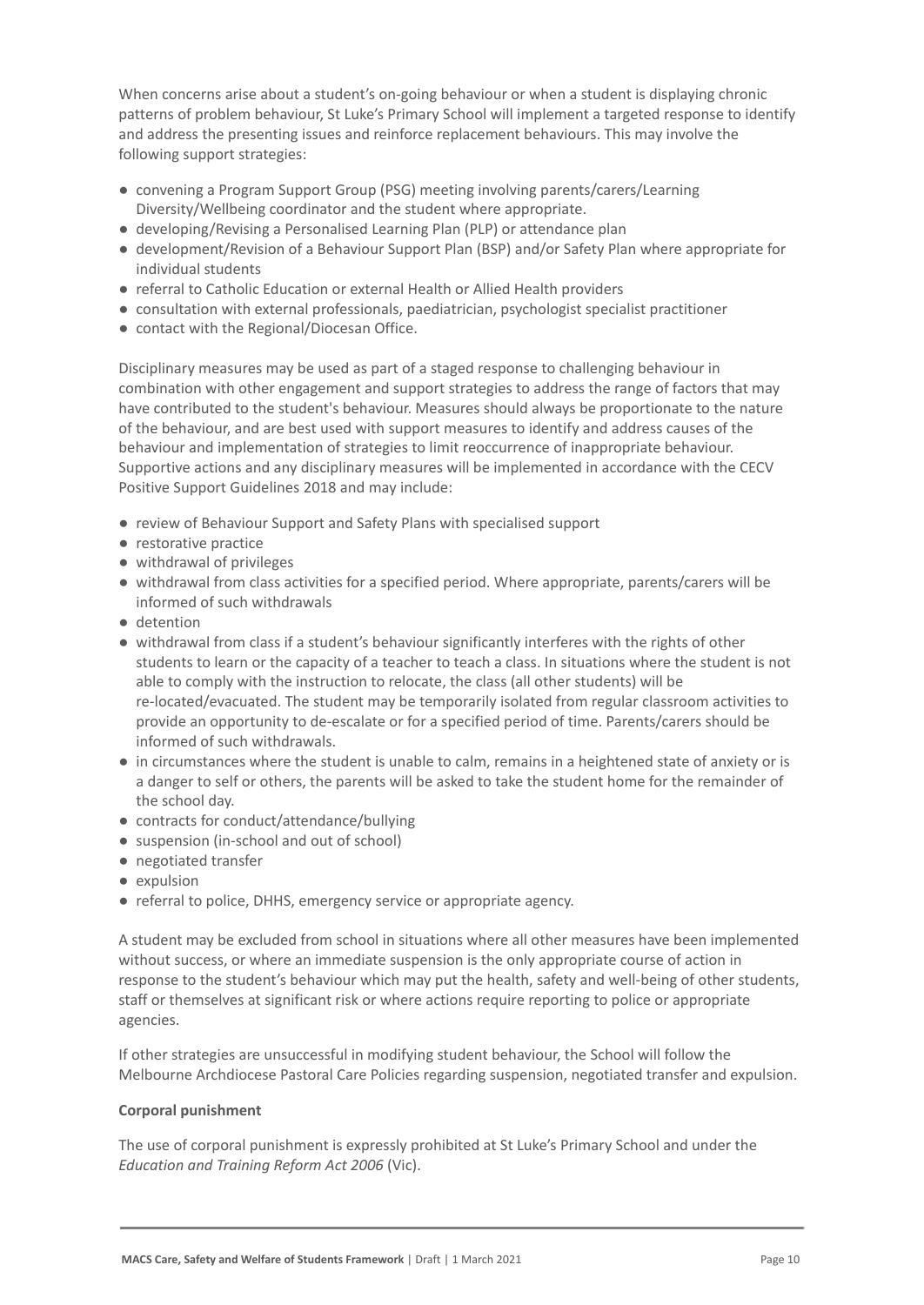### **Consultation**

As every child's educational needs can change over time, it will often be necessary for the school to review any additional assistance that is being provided to the child, in consultation with parents/guardians and the child's treating medical/allied health professionals, in order to assess:

- whether the additional assistance remains necessary and/or appropriate to the child's needs
- whether the additional assistance is having the anticipated positive effect on the child's individual physical, functional, emotional or educational goals
- whether additional specialised assistance is required
- whether it remains within the school's ability to continue to provide the additional assistance, given any limitations that may exist.

#### **Restraint and Seclusion**

St Luke's Primary School will undertake actions to prevent the need for the use of restraint or seclusion in accord with the CECV Positive Behaviour Guidelines 2018.

In alignment with the CECV Positive Behaviour Guidelines 2018

**Physical restraint** is defined as the use of force to prevent, restrict or subdue the movement of a student's body or part of their body where the student is not free to move away. Restraint does not include 'protective physical interventions', which involve physical contact to block, deflect or redirect a student's actions, or disengage from a student's grip.

**Seclusion** is the solitary confinement of a person in a room or area from which their exit is prevented by a barrier or another person. Seclusion includes situations where a person is left alone in a room or area and reasonably believes they cannot leave that room or area even if they may physically be able to (e.g. the door is not locked). In extreme circumstances, e.g. in response to behaviours that cause harm to self or others, teachers will respond by exiting the other students from the learning space to ensure their safety. Where the student continues to display threatening and dangerous behaviour (e.g. wielding a bat), staff will seek to limit harm to others by isolating the student for the minimum amount of time required for the student to calm. Seclusion does not include the use of a safe place, time out or chill out rooms, being conditions that are set up to support the student and often included in Behaviour Support Plans.

If a student is placed in a separate room as a means of seclusion, staff will maintain appropriate supervision of the student.

Whilst St Luke's Primary School acknowledges that that prevention is the best strategy, there are limited circumstances in which restraint or seclusion may be deemed appropriate. In making a decision to implement any form of restraint or seclusion, St Luke's Primary School staff are aware that their actions may directly increase the risk of injury and trauma, both for the student and for the staff member themselves. Such decisions are usually required to be made in times of high stress. Actions that may be considered reasonable will be made by staff present and will depend on the individual circumstances of each case as a matter of professional judgment.

The use of restraint or seclusion does not form part of any of St Luke's Primary School Behaviour Support Plans or Student Safety Plan. Restraint and seclusion will only be used in limited emergency situations, as outlined below.

1. The student's behaviour poses an imminent threat of physical harm or danger.

- 2. The action is reasonable in all the circumstances.
- 3. There is no less restrictive means of responding in the circumstances.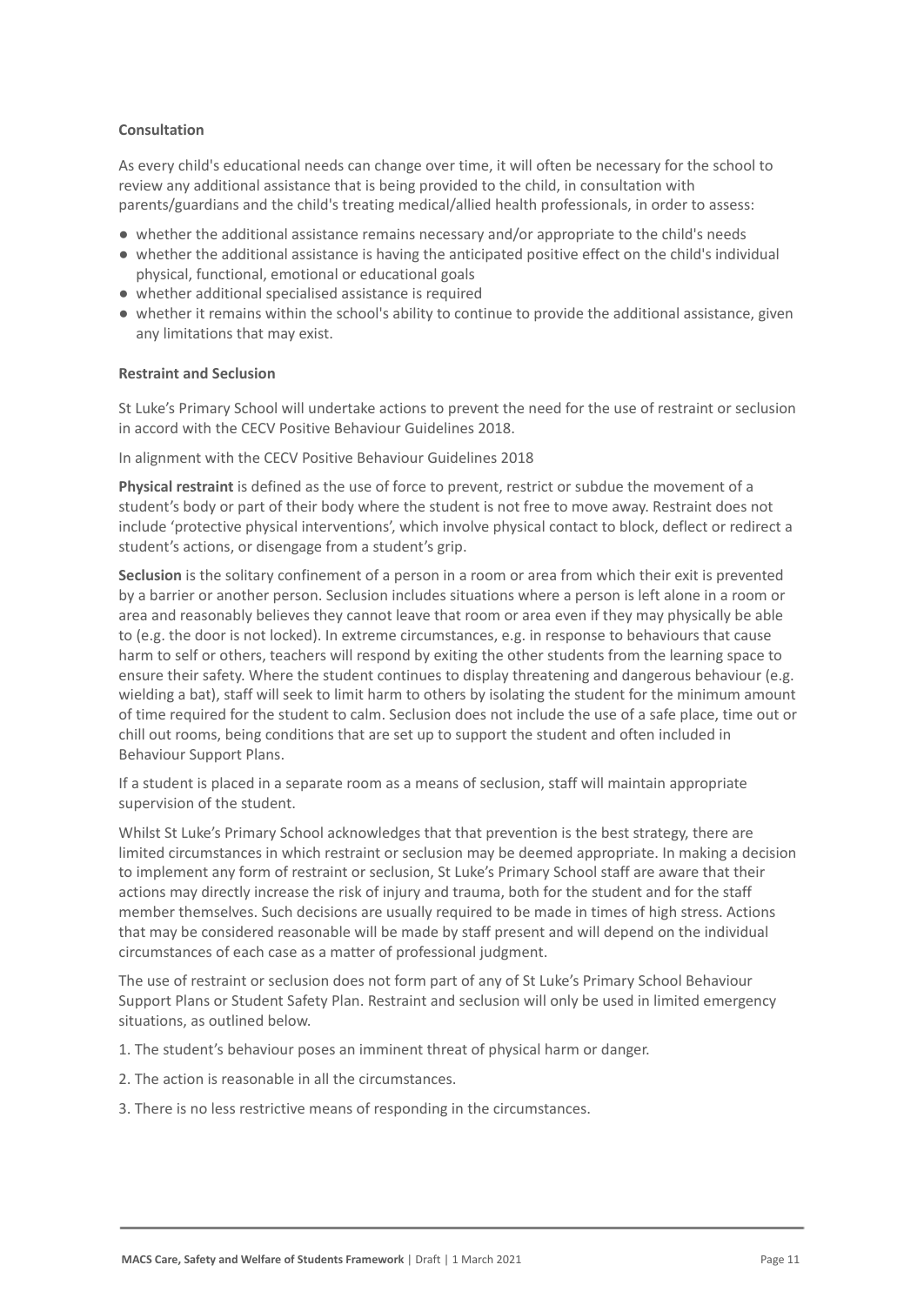In the event that restraint or seclusion is used, the least restrictive form of restraint/seclusion will be used for the minimum time possible. The restraint/seclusion will cease as soon as the immediate danger for the student or others is averted.

The clear priority when managing such an incident will be the safety of all concerned. St Luke's Primary School staff involved in an incident of restraint or seclusion will immediately notify the principal and provide for the immediate care and safety or those concerned. The student's parents will be contacted. A post incident evaluation and report will be completed in accord with the templates and processes outlined in the CECV Positive Behaviour Guidelines 2018.

# Assessing and Mitigating Risk

To assist the school to discharge its safety responsibilities, St Luke's Primary School will adhere to an Occupational Health & Safety Program through which potential safety hazards are identified and analysed in terms of the likelihood of an event occurring, and the potential consequences if the event was to occur. A similar risk based approach is taken with respect to Student Duty of Care, with the definitions of likelihood and consequences. St Luke's Primary School will refer to CECV publications and may engage the services of the Catholic Education Office for the purpose of assessing student safety risks and determining how best to support the needs of the students, staff and broader community.

It is important that all staff consistently enforce school rules and safety policies, and actively engage in ensuring the physical and emotional wellbeing of students.

References:

- CECV Positive Behaviour Guidelines 2018 Templates
- Behaviour Support Template
- Student Safety Plan Template (A&B)
- Record of Restraint and Seclusion
- Post Incident Checklist for Principals
- Risk Assessment Tool
- Diocesan policy and regulations
- CECV Safe and Sound Practice Guidelines

### Assessing and Mitigating Risk

The Policy is an evolving document that should be adapted and updated regularly, in consultation with the school community. It is important to ensure that the Policy and its application are regularly monitored and evaluated for effectiveness and, where required, adjustments are made. This process also ensures that the Policy is reflective of emerging issues and takes into account new data about a school's performance.

It is recommended that the Policy is reviewed annually in conjunction with the school's annual self-evaluation that is undertaken as part of the school's accountability framework.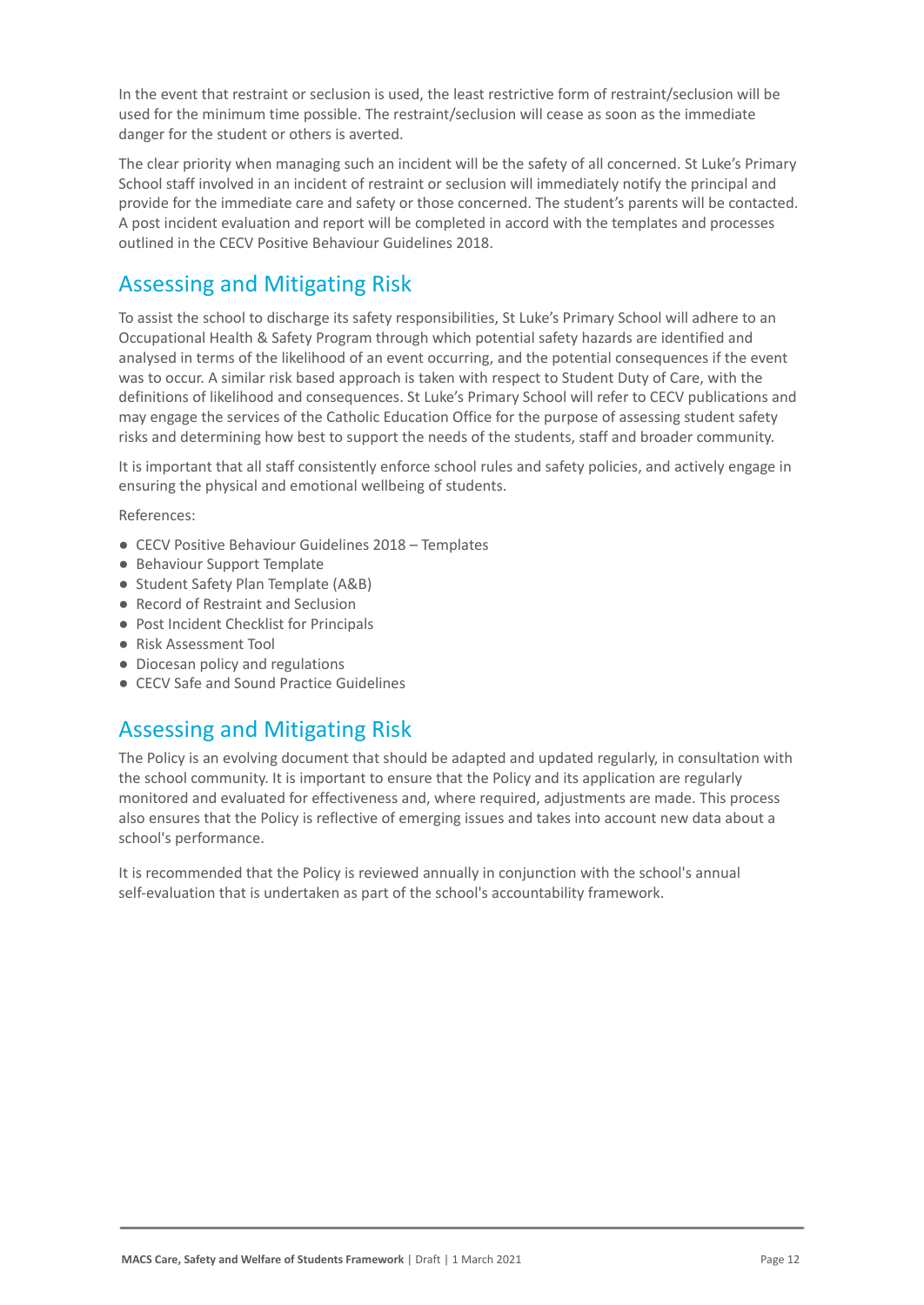# Appendix 1 – General Information relating to disciplinary measures

- **Withdrawing privileges** St Luke's Primary School can withdraw student privileges as a consequence of breaching classroom or school behavioural standards. St Luke's Primary School notes that the specific privileges withdrawn may vary between students based on the individual student's support plan, however they may include things such as representing the school at inter-school sports or attendance at a school event. This must be time-limited and the risk to the student's engagement should be taken into account. The student must be told why privileges are withdrawn, and how they should behave for privileges to be reinstated.
- **Withdrawal from class** If a student's behaviour significantly interferes with the rights of other students to learn or the capacity of a teacher to teach a class or where there is possibility of harm to others, that student may be temporarily removed from regular classroom activities. In more serious cases the student may be required to leave the classroom for a specified period of time. Schools have a duty of care to ensure that students are supervised at all times, including when they are removed from a class. Where appropriate, parents and carers will be informed of such withdrawals.

Withdrawal from class does not constitute formal school exclusion such as suspension (including in-school suspension) or expulsion.

● **Detention** – Detention is an appropriate response for a wide range of less serious classroom and school behaviour breaches. Detention can effectively reinforce to students the importance of maintaining appropriate behaviour standards.

During detention teachers may instruct a student to finish school work which has not been completed in regular classroom time as a result of the behaviour, new work or other duties. No more than half the time allocated for any recess may be used for this. Where students are required to undertake detention after school hours, the time should not exceed forty-five minutes.

Where the decision is made that an after-school detention is appropriate, the principal should ensure that parents or carers are informed at least one day before the detention. Where family circumstances are such that an after-school detention would create undue hardship, St Luke's Primary School may choose to negotiate alternative disciplinary measures with the parent or carer. Examples include where students regularly supervise younger siblings in the absence of parents or carers. Schools are permitted to detain students but are encouraged to take into account family circumstances and negotiate with parents and carers as appropriate.

● **Suspension, Negotiated Transfer or Expulsion.** In some instances it may be appropriate to suspend or expel a student who consistently compromises the safety and order of the school in order to protect the learning environment for remaining students and continue with effective teaching.

Suspension and expulsion are serious disciplinary measures and are for when other measures have not produced a satisfactory response, or where there is a threat to another person and immediate action is required.

● **Suspension** occurs when a student's attendance at school has been temporarily withdrawn on the authority of the principal, for a set period of time.

Suspension allows the parties involved to reflect on and enter into dialogue about the behaviour and circumstances that have led to the suspension, and to plan and/or review learning and behaviour supports to assist a student to engage positively with school and learning.

- **Negotiated transfer** means a documented and mutually agreed move to another school is arranged. Negotiated transfer occurs when all other pastoral and discipline measures, including suspension, have failed to resolve an issue of serious inappropriate student behaviour. A negotiated transfer ends the enrolment agreement with the first school and requires an enrolment in another school.
- **Expulsion** Expulsion involves the termination of the contract entered into at the time of the